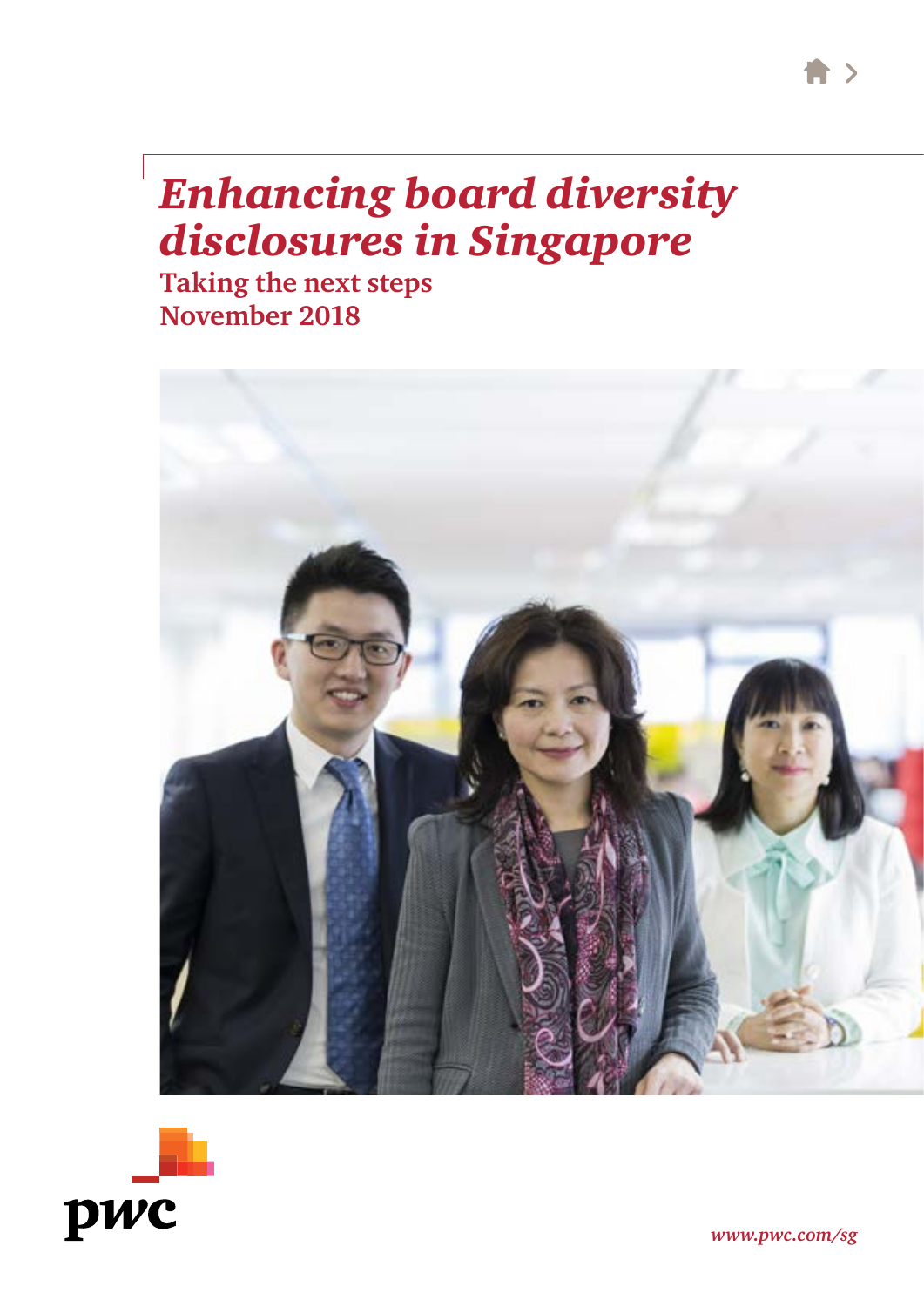# *Foreword*



Since we published our **"[Board diversity disclosures in Singapore – A good practice](https://www.pwc.com/sg/en/publications/assets/board-diversity-disclosures.pdf)  [guide"](https://www.pwc.com/sg/en/publications/assets/board-diversity-disclosures.pdf)** in November 2016, stakeholders have become more aware of the importance of diversity for an effective board and for the sustainability of their businesses. Various bodies in Singapore have also highlighted the need to do more on gender diversity, including:

- The PAP Women's Wing and BoardAgender advocating for a target of at least 20% women directors on boards of Singapore listed companies by 2020, and
- Diversity Action Committee ("DAC") announcing a triple-tier target of achieving 20% by 2020, 25% by 2025 and 30% by 2030 for boards of SGX-listed companies, with the largest companies leading the way.

As of 30 June 2018, the proportion of board seats held by women on all listed company boards has increased by 15%, from 9.7% to 11.2% since 30 June 2016, although encouragingly, the proportion of women on Top 100 Primary Listed Companies has reached 14.7%<sup>1</sup>. Clearly, there is more work to be done.

Recognising the importance of board diversity, on 6 August 2018, the Code of Corporate Governance ("Code") was revised. The new code requires companies to have a board diversity policy, to disclose it and show progress made in implementing the objectives of their board diversity policy. Companies are expected to comply with the requirements for financial years commencing on or after 1 January 2019.

This second edition of our guide is designed to help companies take the necessary steps to comply with the new requirements. We believe that these compliance efforts should be undertaken together with your sustainability reporting work.

We trust that you find this guide useful.

**Yeoh Oon Jin** Executive Chairman, PwC Singapore

*1 DAC, [News Release](http://www.diversityaction.sg/wp-content/uploads/2018/07/DAC-News-Rel-Women-rep-on-boards-of-Top-100-SGX-listed-co-up-20percent-from-a-year-ago-to-hit-14.7-percent.pdf), 31 July, 2018.*

〈 信 〉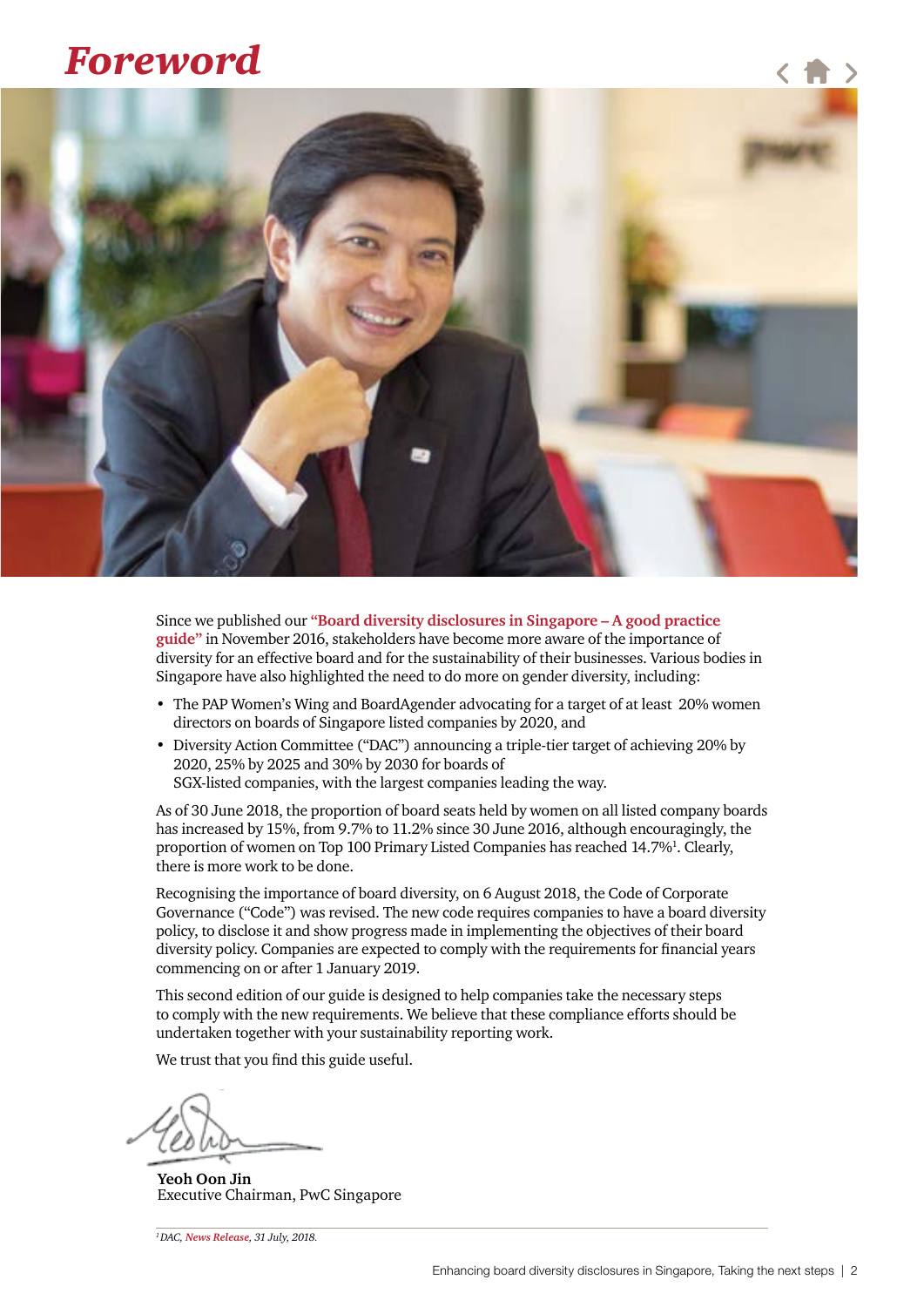*With the enhanced Code calling for greater transparency and accountability on board diversity matters, I hope that companies will thoughtfully communicate how they leverage the diversity of their boards to enhance effectiveness and secure sustainable performance. This will not only inspire greater confidence among the companies' stakeholders, but also promote best practices to help raise the bar of excellence amongst Singapore companies.*

> *Mr Loh Boon Chye, Chairman, Diversity Action Committee*

*Board diversity is an important contributor to Board effectiveness and high performing Boards. While gender diversity is only one dimension of diversity, it is an important one and this is recognised by progressive Boards. Ultimately it is the strength of governance, diversity, the quality of the individual directors irrespective of gender and collective decision making that leads to the best decisions and outcomes.*

> *Mr Simon Israel, Chairman, Singtel and SingPost*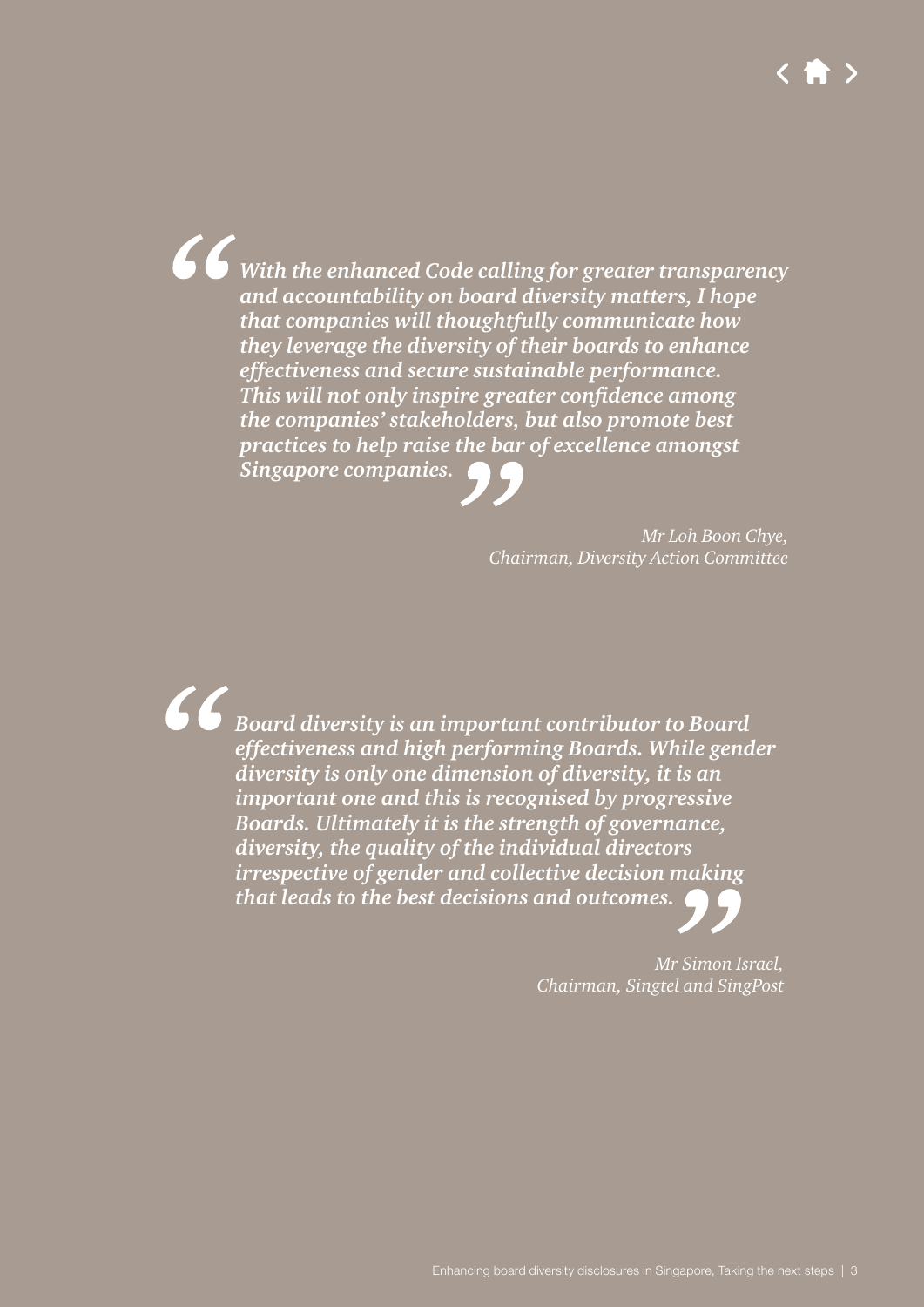

# **Contents**

| What is the business case for greater board diversity,<br>and enhanced disclosure? | 5  |
|------------------------------------------------------------------------------------|----|
| What is changing?                                                                  | 7  |
| <b>Establishing a board diversity policy</b>                                       | 9  |
| What needs to be disclosed?                                                        | 12 |
| What should you do next?                                                           | 14 |
| Appendix A – Disclosure examples                                                   | 16 |
| Appendix $B$ – Further reading                                                     | 18 |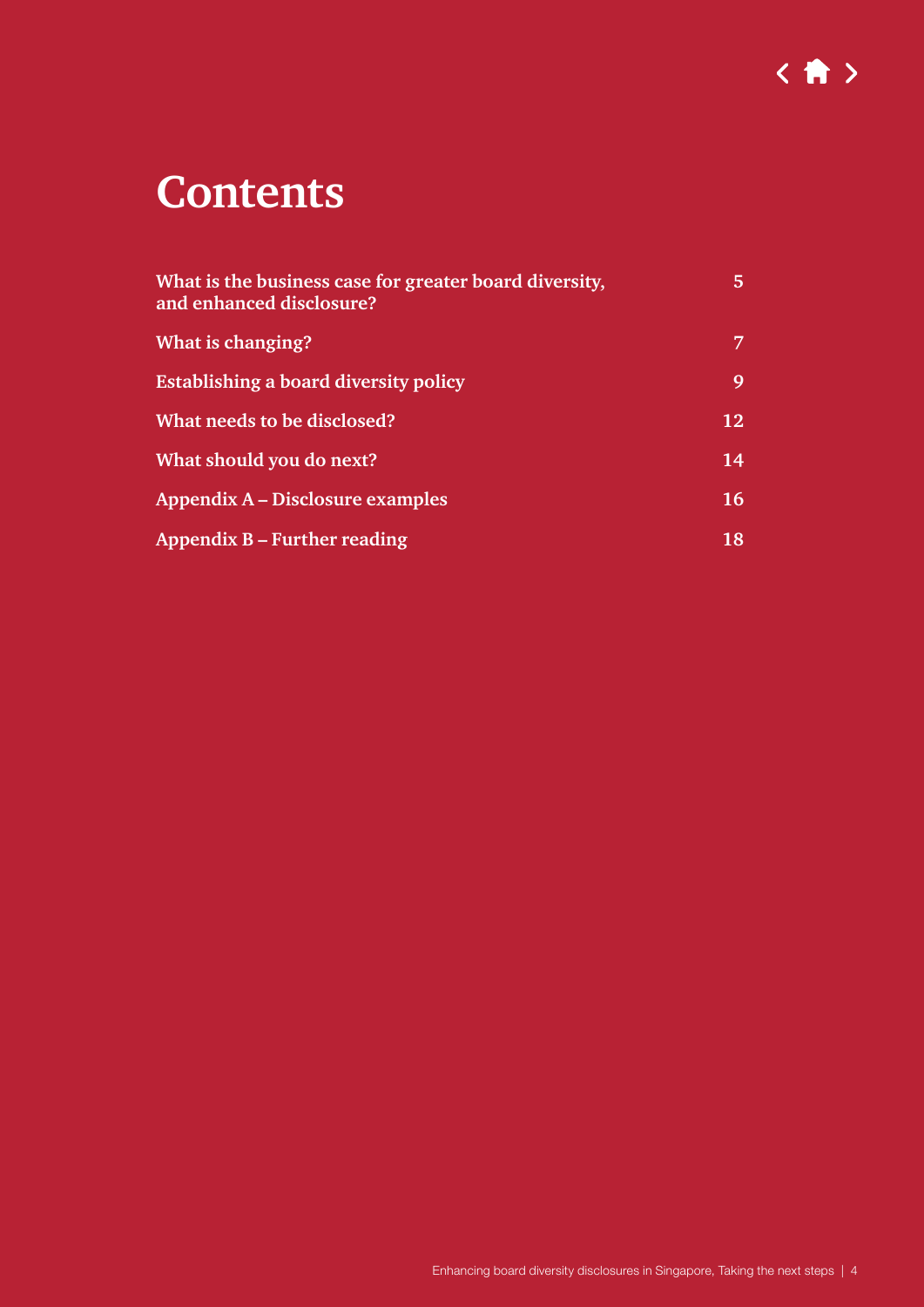# <span id="page-4-0"></span>*What is the business case for greater board diversity?*

*Innovation has become the new currency of success. Research suggests that a company's ability to innovate is related to the diversity of its people.* In the midst of the discourse on how to find new ways to innovate in the rapidly evolving digital age, companies must not lose sight of the human factor. One key solution is for companies to leverage people, both board members and their workforces from diverse backgrounds who have a wide range of skill-sets, perspectives and experiences that all work together to drive innovative thinking.

The business case for board diversity, in particular a gender diverse board in Singapore, is clear.

A 2018 report<sup>2</sup> – by National University of Singapore Business School Centre for Governance, Institutions and Organisations ("CGIO") – investigated the relationship between board gender diversity, corporate governance scores and financial performance. Using regression models<sup>3</sup>, the study found that companies with women independent directors have higher market value in relation to book value. According to the study, if the average number of female independent directors increases by one, the company's financial performance increased by 11.8%. However when the entire population of women directors (including the non-independent directors) are included in the study, board gender diversity has an indirect effect on business performance, acting through its intermediate effect on corporate governance.

Further, CGIO and BoardAgender found that boards that embrace diversity have an average return on assets of 5.1% compared to non-diverse boards that managed a return of only 1.1%<sup>4</sup>.

A gender diverse board also supports:

# **Higher returns on equity**

CGIO's latest study indicated that if the average number of woman independent directors on boards increases by one, the company's financial performance is expected to increase by  $11.8\%$ <sup>2</sup>.



#### **Heightened investor confidence**

DAC's research reported that investors recognise that diversity on boards is a determinant of whether the company has a competitive edge<sup>5</sup>.

#### **Increased trust from institutional investors**

Institutional investors are increasingly focused on board composition and diversity, including beyond the US. For example State Street Global Advisors expanded their call for diversity in 2018 to include listed companies in Japan and Canada, where there are no females on the Board<sup>6</sup>.

*2 CGIO, [Board Diversity and Business Performance in Singapore-Listed Companies, The Role of Corporate Goverance](https://bschool.nus.edu.sg/images/CGIO/board-diversity/CGIO_Board-Diversity-and-Business-Performance-in-Singapore-listed-Companies.pdf), Lawrence Loh, Mai Huong Nguyen, February, 2018* 

*3 Business Times, Women do make a difference[, 4 July, 2018](https://www.businesstimes.com.sg/hub/leading-women/women-do-make-a-difference) 4 CGIO and BoardAgender, [Singapore Board Diversity Report 2014: The Diversity Dividend](https://bschool.nus.edu.sg/Portals/0/images/CGIO/Report/diversity-report-2014.pdf), Dr Marleen Dieleman,*

*5 DAC, [Women on Boards: Tackling the Issue](http://www.diversityaction.sg/wp-content/uploads/2015/03/a-DAC_Report_Women_On-Boards.pdf), September 2016 6 PwC, [Board composition, Key trends and developments](https://www.pwc.com/us/en/governance-insights-center/publications/assets/pwc-board-composition-key-trends-and-developments.pdf), July 2018* 

*Dr Qian Meijun and Mr Muhammad Ibrahim, October, 2014*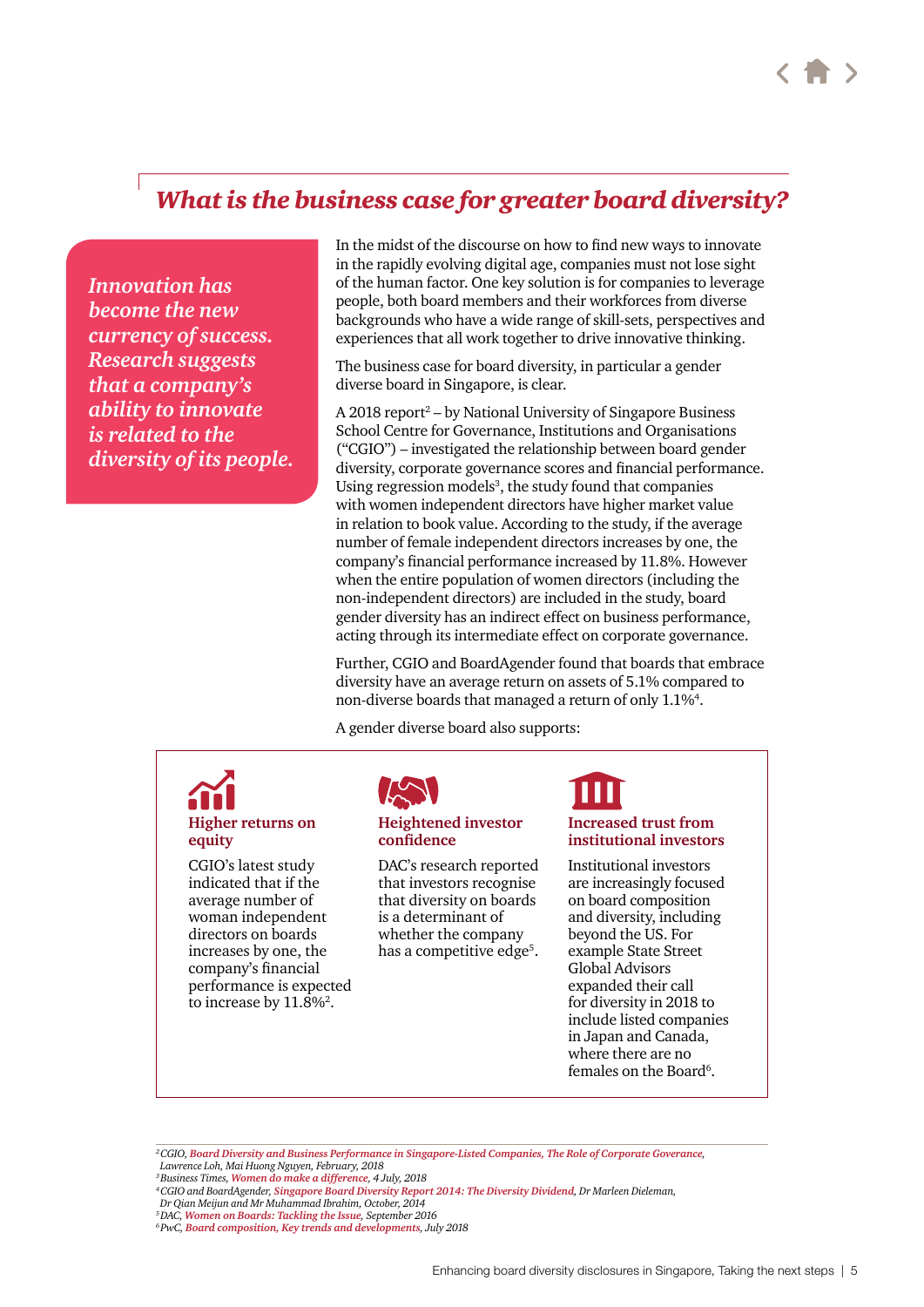Larger companies in Singapore have made encouraging progress in increasing the number of women on boards with 73% of Top 100 largest primary listed companies now having at least one female director. Unfortunately Singapore continues to lag behind leading capital markets in relation to gender diverse boards.



#### *International comparison of WOB*

# In Code of Corporate Governance, not legislated

*Source – Diversity Action Committee, as of 30 June 20187*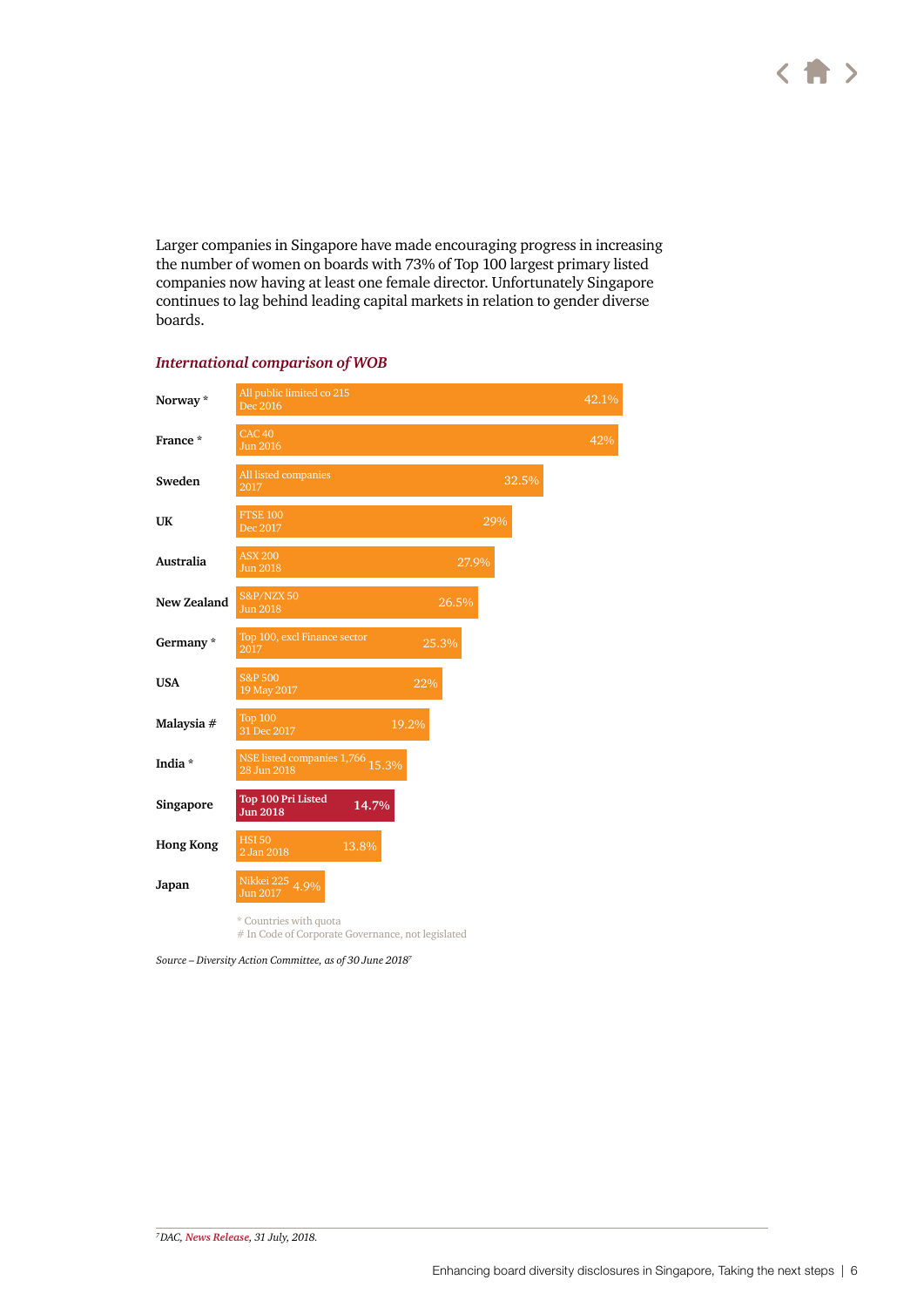# <span id="page-6-0"></span>*What is changing?*

On 6 August 2018, the Code was revised to include new requirements in relation to board diversity.

### **Code of Corporate Governance (dated 6 August 2018)**

### **Principle 2**

The Board has an appropriate level of independence and diversity of thought and background in its composition to enable it to make decisions in the best interests of the company.

#### **Provision 2.4**

The Board and board committees are of an appropriate size, and comprise directors who as a group provide the appropriate balance and mix of skills, knowledge, experience, and other aspects of diversity such as gender and age, so as to avoid groupthink and foster constructive debate. The board diversity policy and progress made in implementing the board diversity policy, including objectives, are disclosed in the company's annual report.

## **Practice Guidance 2 (dated 6 August 2018)**

#### **Board Diversity Policy**

The Board is responsible for setting the board diversity policy, including qualitative and measurable quantitative objectives (where appropriate). It may charge an appropriate committee (such as the NC) with the task of setting these objectives for achieving board diversity, and reviewing the company's progress towards achieving these objectives.

### *When will the changes apply?*

The revised Code takes effect for companies in respect of annual reports relating to financial years commencing 1 January 2019.

The Singapore Exchange ("SGX") will require the revised SGX Listing Rules ("LR") in relation to board diversity to apply from 1 January 2019.

Companies may wish to early adopt the changes.

## *Who is required to comply?*

The revised Code is applicable to all listed companies in Singapore.

Whilst the recommendations represent good corporate governance practice, forward looking non-listed companies in Singapore may also wish to draw on the Monetary Authority of Singapore's ("MAS") provisions and guidelines when considering diversity issues within their own organisations.

## *What are the changes?*

In summary, a company should:

- i. Have a board diversity policy, including qualitative and measurable quantitative objectives (where appropriate);
- ii. Review progress towards achieving the board diversity policy, including objectives; and
- iii. Disclose the board diversity policy (including objectives) and progress made in implementing the board diversity policy the company's annual report.

The Board is responsible for setting the board diversity policy. The Board (or an appropriate committee of the Board such as the Nominating Committee ("NC")) is also responsible for setting the objectives of the board diversity policy and monitoring progress against those objectives.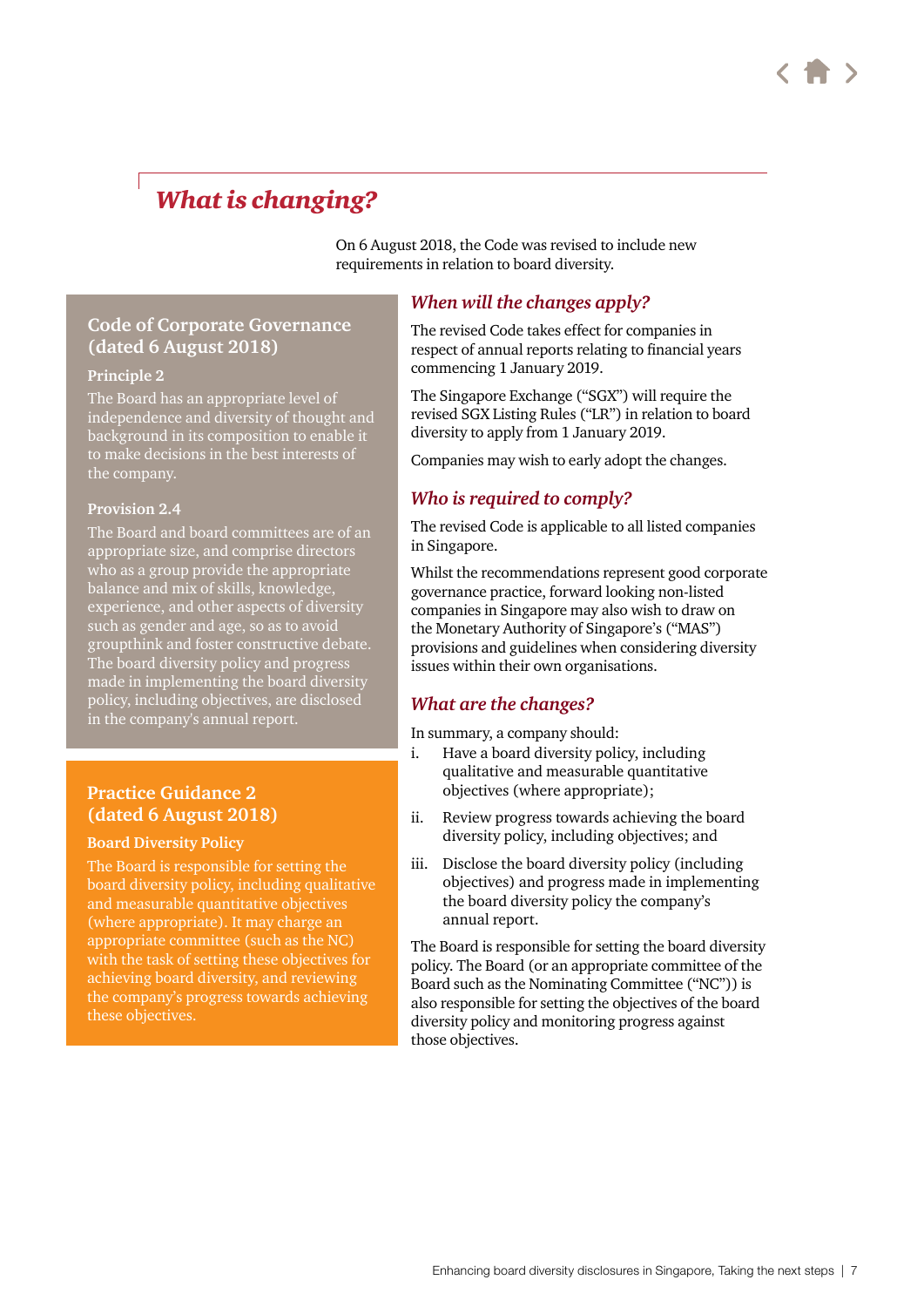### *Why were the changes made?*

There is growing recognition that board diversity is associated with improved corporate performance. A diverse board guards against groupthink and fosters more robust discussions, which in turn facilitates better decision-making (refer to *[page](#page-4-0) 5*).

Enhancements have been made to the Code for companies to disclose their board diversity policy and progress made in achieving the board diversity policy (including objectives set by the company), to encourage greater transparency and accountability on board diversity matters. Key additions are:

- 1. Consideration of age as one of the aspects of diversity –- The current Code requires the board and its committees to comprise directors who as a group, provide an appropriate balance and diversity of skills, experience, gender and knowledge of the company. The addition of "age" as one of the aspects of diversity for companies to consider reflects the need for companies to keep pace with fast changing trends and developments in the preferences and behaviours of different generations of consumers, and develop capabilities for the future economy.
- 2. Alignment of disclosures of a company's diversity policy to other markets – Unlike the corporate governance code requirements in Australia and Malaysia, there was previously no requirement for the disclosure of a company's board diversity policy, its objectives and how it is achieving the policy.

### **Why enhance board diversity disclosures in Singapore?**

Requiring companies to enhance their disclosures on board diversity has been a very successful way to encourage listed companies in other jurisdictions to increase the number of women on boards.

In Australia, enhanced board diversity disclosure requirements together with other efforts such as setting a national campaign target and timeframe, the use of data, and collaboration with other organisations in the diversity space<sup>9</sup> have led to an increase in the percentage of women directorships on ASX200 boards from 10.7% in 2010 to 28.5% as at 31 August 2018 $^{\rm 10}$ .

Regulations in many countries including Australia and the UK also require disclosure on other workplace data, including gender as it is recognised that developing a strong pipeline of diverse talent is required to increase board diversity over time.

Disclosure of diversity and equality of opportunity is aligned with the wider conversation around what constitutes good governance, including the increasing focus on corporate sustainability. Specifically, disclosure of board diversity policies address several United Nations Sustainability Development Goals ("SDG") targets under Goal 5 – Gender equality, and may be part of the Global Reporting Initiative ("GRI") topic disclosures covered by GRI405-1.

Not only do enhanced board diversity disclosures increase transparency, which will win more trust from investors on areas other than financial results, it also supports broader attraction and retention of millennial talent, which is a key challenge of organisations today.

#### **Does age diversity matter?**

In a 2017 survey by PwC in the US, 90% of directors surveyed indicated that age diversity was either "very" or "somewhat" important in achieving diversity of thought<sup>8</sup>.

<sup>&</sup>lt;sup>8</sup>PwC, <mark>Board composition: Consider the value of younger directors on your board[, April 2018](https://www.pwc.com/us/en/services/governance-insights-center/consider-the-value-of-younger-directors-on-your-board.html?elq_mid=11238&elq_cid=1049132)<br><sup>9</sup>AustralianInstitute of Company Directors, What US boards can learn from Australia on achieving gender diversity, Rhian Richa</mark>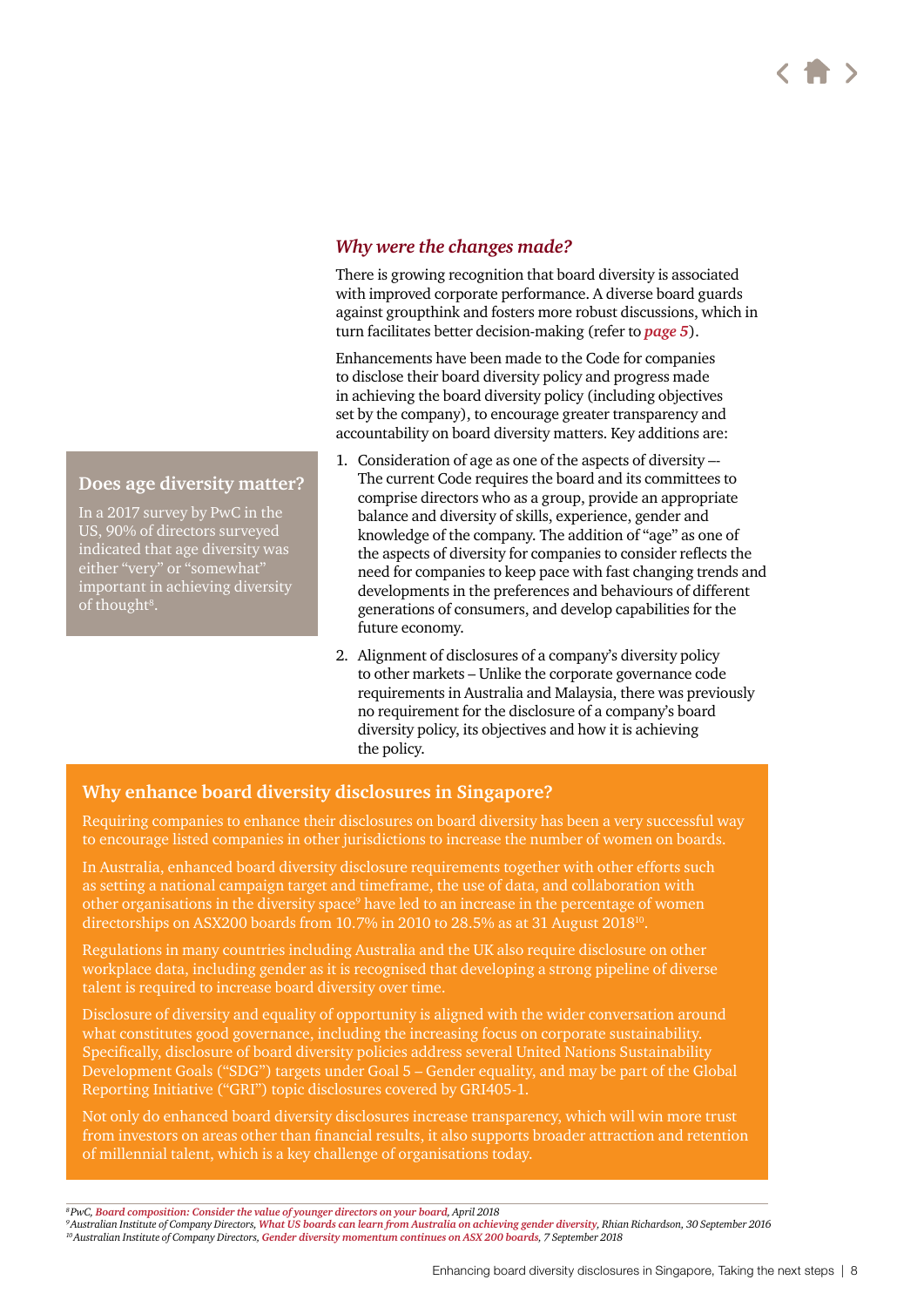# <span id="page-8-0"></span>*Establishing a board diversity policy*

### *What does "diversity" mean?*

The Code encourages companies to have diverse skill-sets which will assist companies to avoid groupthink, and to foster constructive debate.

Diversity is commonly known to include both "inherent" diversity (which the Code defines as including gender and age, but often could include nationality and ethnicity), and "acquired" diversity arising from different experiences throughout one's life and career.

### *What is a board diversity policy?*

The Code and Practice Guidance don't provide guidance on what could be in a board diversity policy, however guidance may be sought from countries such as Australia. The considerations below are by no means exhaustive; they are offered simply to highlight factors which companies may wish to consider.

- Outline the Board's commitment to diversity, including gender diversity and how it supports meeting the company's strategy.
- Identify whether the Board, or an appropriate committee is responsible for setting of qualitative and measurable quantitative objectives (where appropriate), as well as reviewing progress against the objectives in the board diversity policy.
- Summarise the Board's key focus areas in the context of diversity (for example, gender, age, experience).
- Outline the company's qualitative and measurable quantitative objectives (where appropriate) for implementing the board diversity policy.
- Outline the frequency of review of whether the company has met its qualitative and measureable quantitative objectives (where appropriate) for achieving board diversity.
- Outline where the policy, and progress made against the objectives set out in the policy will be disclosed.
- Outline the frequency of review of the policy, and who approves changes in the policy.

**When drafting a board diversity policy, companies may (if they consider appropriate) wish to cover other forms of diversity, in addition to gender and age.**

**Tip**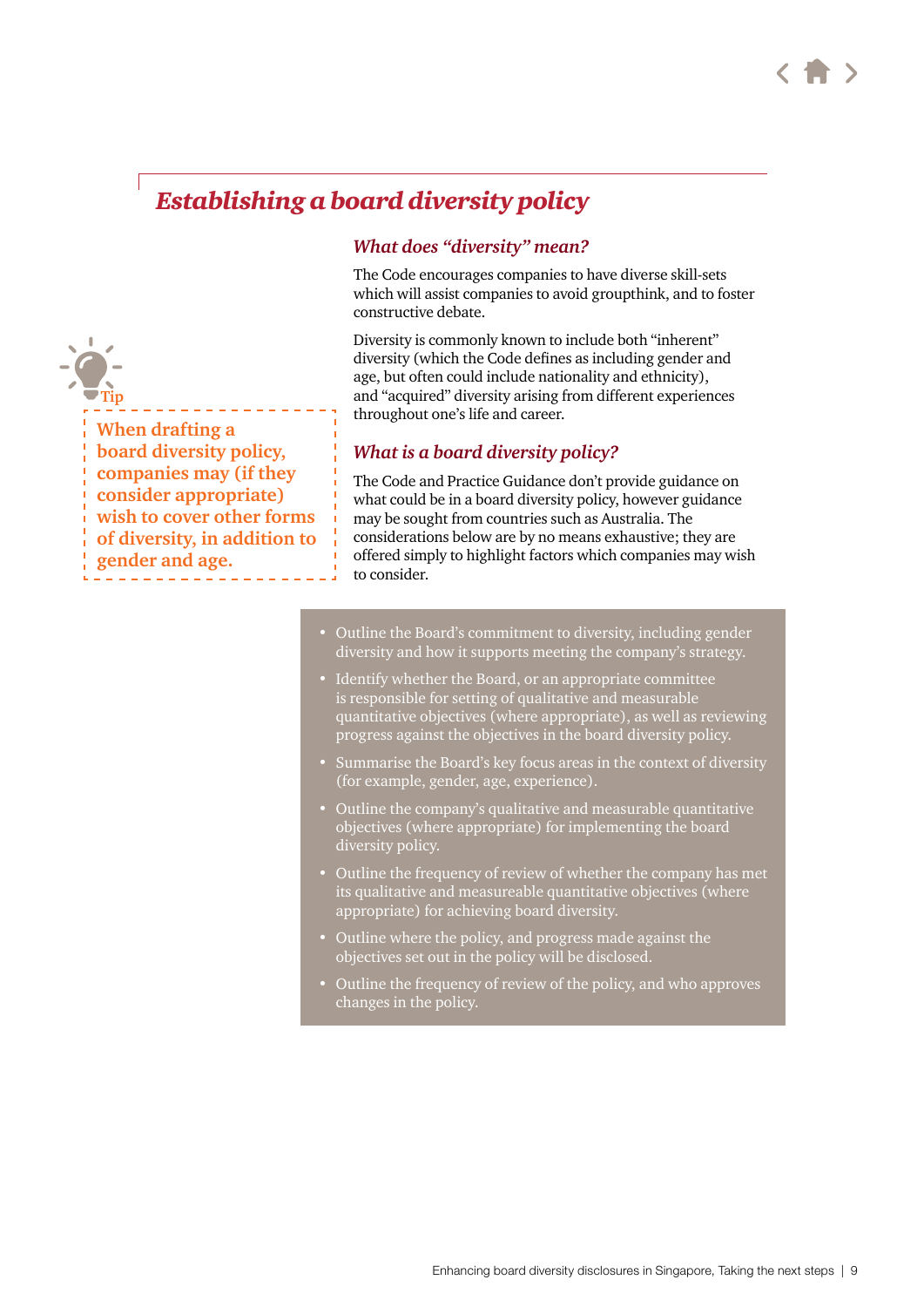# In addition, the company could consider the following in relation to its own diversity policies for its employees: • Articulate the importance of being able to attract, retain and motivate employees from the widest possible pool of available talent. • Express the company's commitment to diversity at all levels, including gender, age, cultural and educational background, or professional experience. • Assess the company's diversity profile of senior **Tip**

- management and their direct reports, and its progress in achieving its diversity objectives.
- Ensure that recruitment and selection practices at all levels are appropriately structured so that a diverse range of candidates are considered; and
- State whether the company has identified and implemented programs that assist in the development of a broader and more diverse pool of skilled and experienced employees, and that, in time, their skills will prepare them for senior management positions.

**Tip**

### *What are board diversity objectives, and how can they be set?*

The Guidance encourage companies to set both qualitative and measurable quantitative objectives for its board diversity. The Guidance however don't define the types of objectives which could be included in its board diversity policy. However, in order to set meaningful objectives, a company could assess its current board diversity and identify where skill-set gaps exist.

A good tool commonly used to identify skill-set gaps is a board skills gap matrix. A board skills matrix is a table that displays the board members' proficiency in specified skills, experience and diversity of perspectives. It helps companies to identify the current mix of skills, knowledge, experience and competencies of the Board, and how they contribute to the company's strategic direction and succession planning as well as diversity. It allows companies to identity any gaps in skills or competencies that could be addressed in future director appointments, or where boards can assess their own effectiveness and identify potential areas for improvements.

Disclosing such a matrix is a good practice and will be appreciated by investors as it demonstrates a transparent process for board section and appointment of directors. Whilst it is not possible to have a "one size fits call" list of criteria in a board skills matrix, it would typically include: industry or professional knowledge and experience, gender, technical skills and management experience, etc.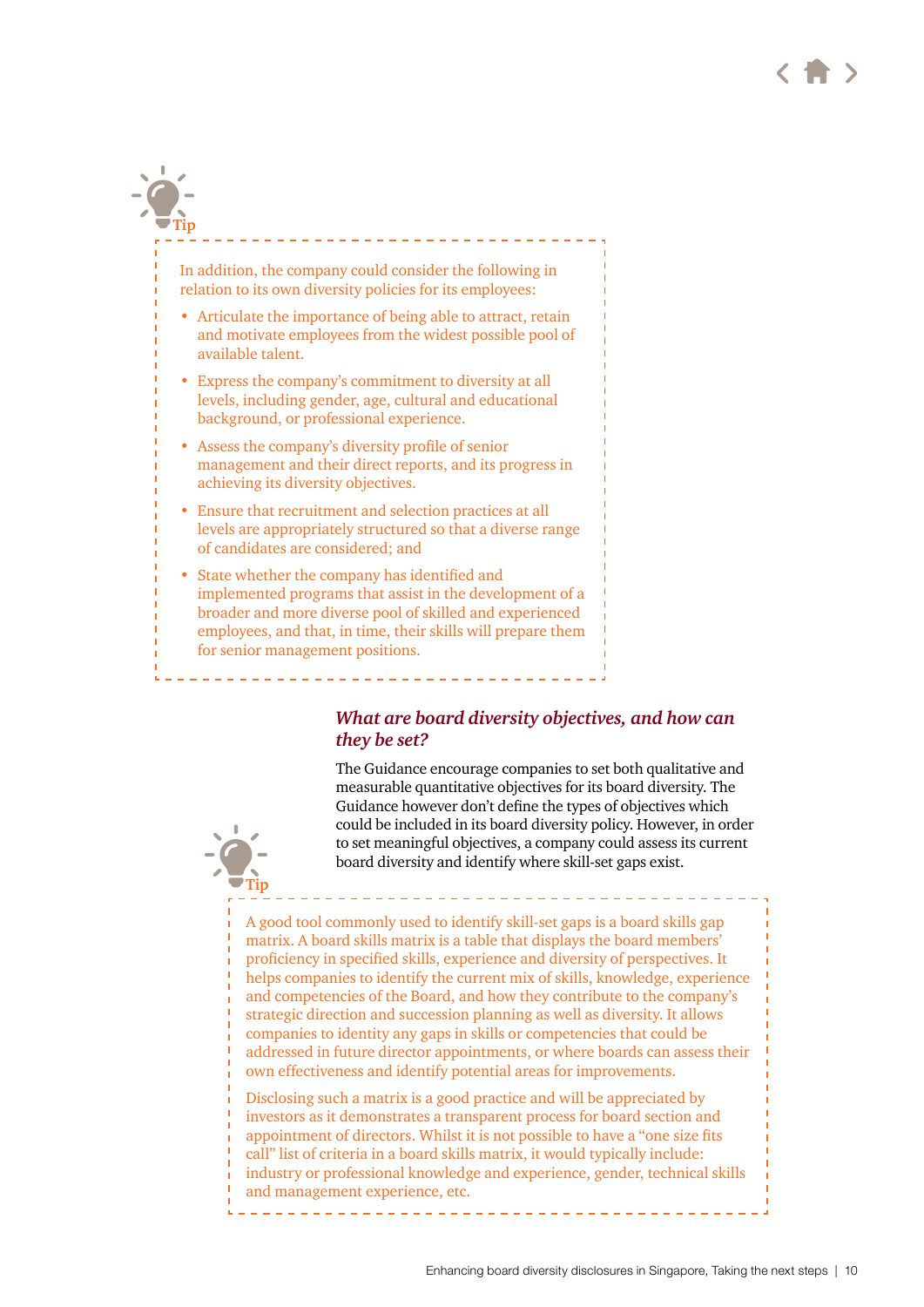



Measurable objectives can then be developed which are tailored towards improving board diversity in areas where most work is needed. There is no "one-size-fits-all" approach. Each company will be unique in its diversity make up.

Companies may wish to set different types of objectives for themselves. These could include:

- Procedural/structural objectives for example, ensuring directors are selected from diverse candidate pools, and are interviewed by a diverse selection/interview panel, or use external search consultants to search for a diverse slate of candidates.
- Targets for example, setting a minimum number or percentage of women or directors with certain industry experience to be on the Board.

Boards also need to decide the manner in which the achievement of the objectives could be measured. For example, in the case of targets, the proportion of women in the Board, and the timeframe for this to occur by.

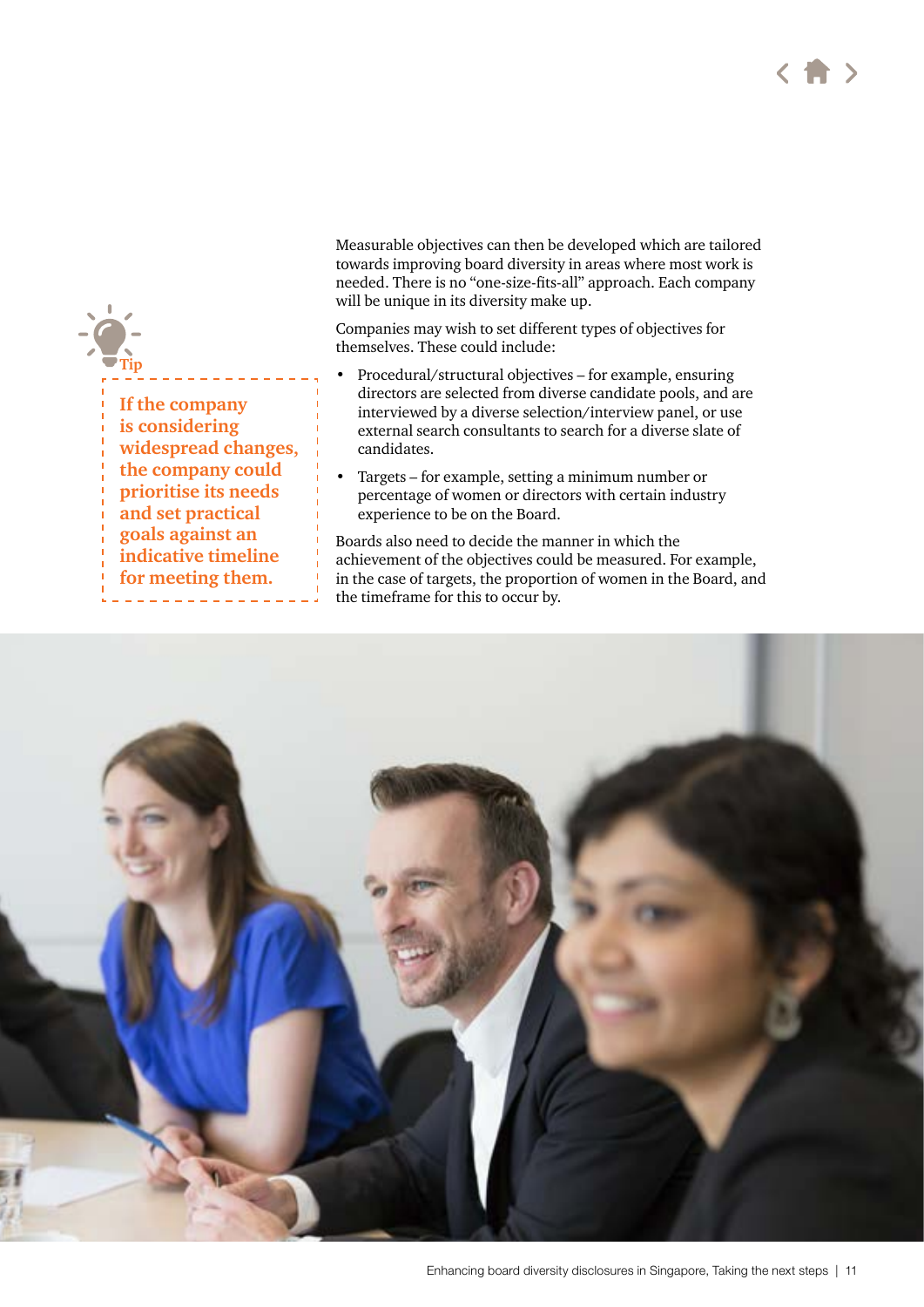

# *What needs to be disclosed?*

<span id="page-11-0"></span>

### *What is required to be disclosed?*

The Code requires companies to describe their corporate governance practices with reference to both the Principles and Provisions of the Code, and how the company's practices conform with the Principles. Companies are expected to comply with the provisions. Variations from the provisions are acceptable to the extent that companies explain, in a comprehensive and meaningful way, how their practices are consistent with the aim and philosophy of the principle in question.

Transparent disclosure is an area where companies can seek to distinguish themselves by providing quality and open disclosure as to how they are seeking to diversify the skill-sets of the Board, and how the company is tracking in addressing this.

With the increasing focus on sustainability reporting, there is an opportunity for companies to align the work they are doing to enhance their sustainability reporting to the work they are doing to broaden the skill-sets of the Board, and disclose progress made to do this.

### **Requirements to comply or explain – Code of Corporate Governance (issued 6 August 2018)**

Paragraph 7 - "...Compliance with, and observation of, these Principles is mandatory. These Principles set out broadly accepted characteristics of good corporate governance. Companies are required to describe their corporate governance practices with reference to both the Principles and Provisions, and how the company's practices conform to the Principles".

### **Listing Rule 710/Catalist Rule 710 (effective 1 January 2019)**

An issuer must describe in its annual report its corporate governance practices with specific reference to the principles and the provisions of the Code. An issuer must comply with the principles in the Code. Where an issuer's practices vary from any provisions in the Code, it must explicitly state, in its annual report, the provision from which it has varied, explain the reason for variation, and explain how the practices it had adopted are consistent with the intent of the relevant principle.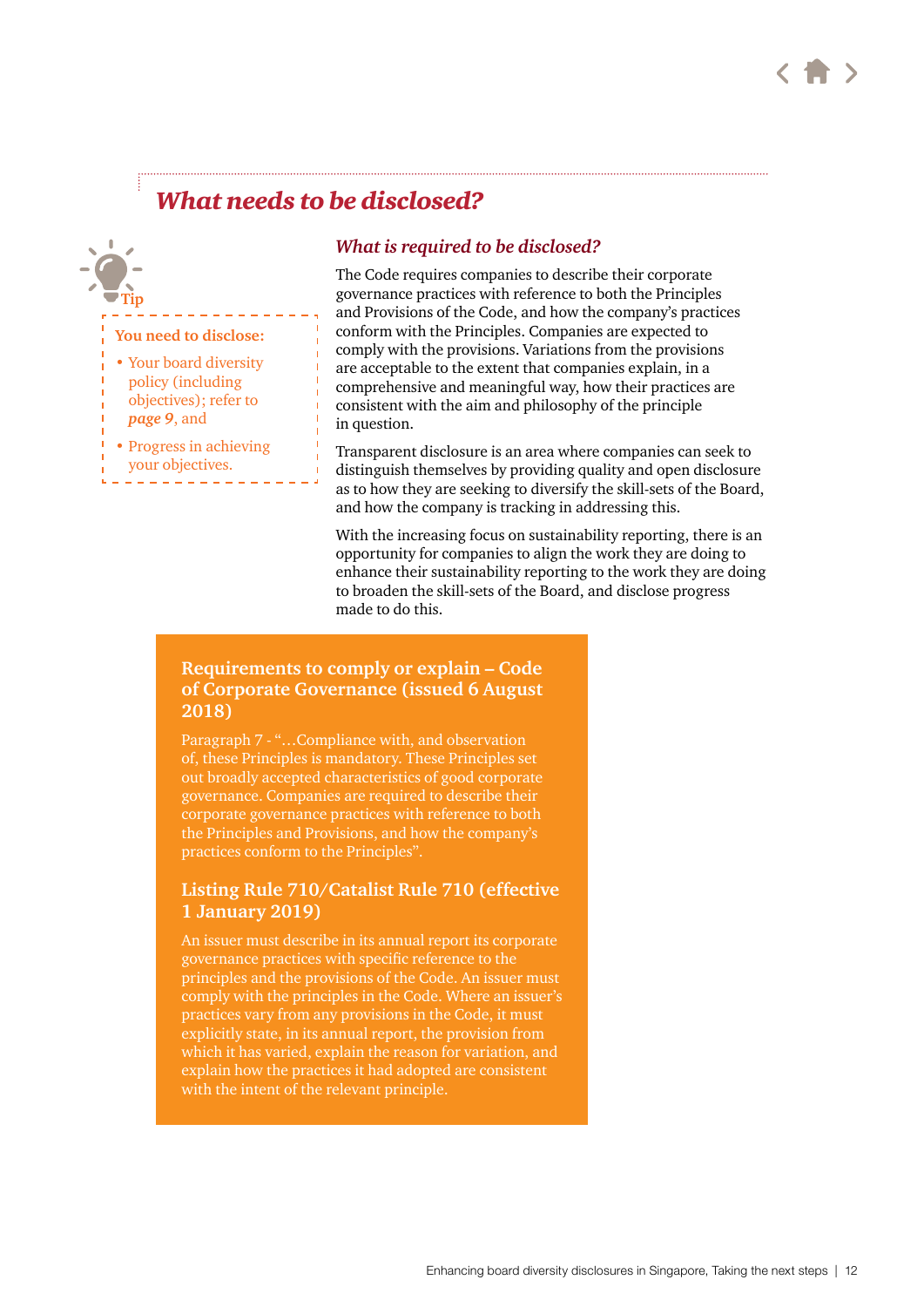#### *Measuring progress*

The Board, or its appropriate committee should regularly review the progress made to meet the objectives set out in the board diversity policy. Whilst not specifically spelt out, it would be appropriate for the review to be undertaken at least annually, prior to finalisation of the company's annual report.

In introducing a board diversity policy and measuring progress, companies could:

- Determine whether the Board, or appropriate committee should review progress to meet the objectives set out in the board diversity policy.
- Consider establishing a person responsible for assisting the Board with developing the board diversity policy, overseeing the implementation of, and ongoing monitoring of the company's progress against the objectives set by the Board.
- Determine the frequency of review of progress against the actions.
- Determine the information required to be presented to the Board, or its appropriate committee on progress against its board diversity policy.

Refer to *[page 1](#page-13-0)4* for suggested next steps.

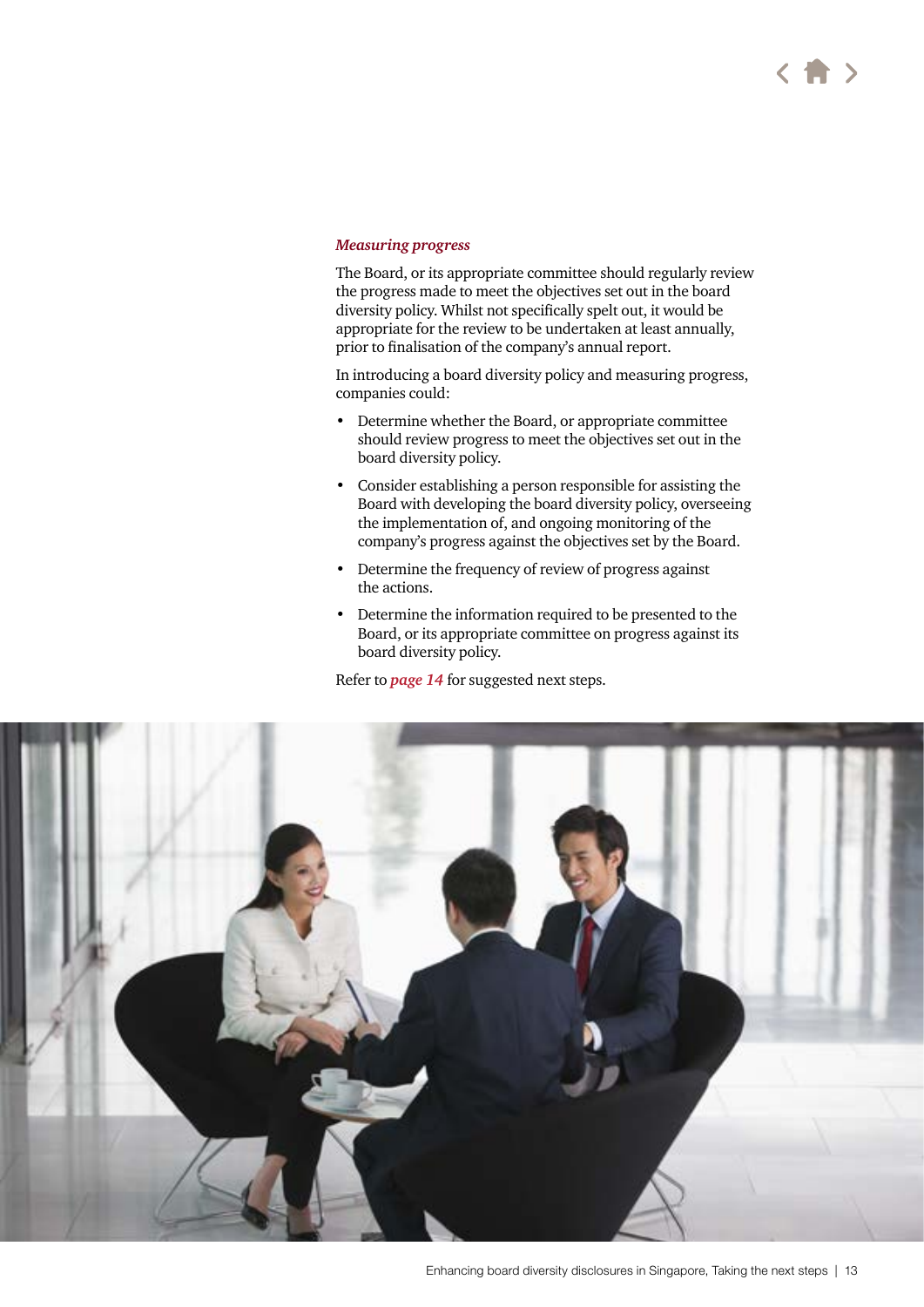# <span id="page-13-0"></span>*What should you do next?*

Forward looking companies should start to take steps now to implement the new board diversity requirements. These efforts could also be aligned with other efforts of the company to enhance diversity and inclusion, as well as its corporate sustainability efforts, and involve multiple stakeholders including but not limited to business leaders, the Company Secretary, the Human Resources Officer, the Investor Relations Officer, and the Chief Sustainability Officer.

The following is a guide of some of the minimum considerations which the company may consider when planning to develop its board diversity policy, objectives, and monitoring mechanisms to meet the requirements of the Code and Guidance on board diversity.

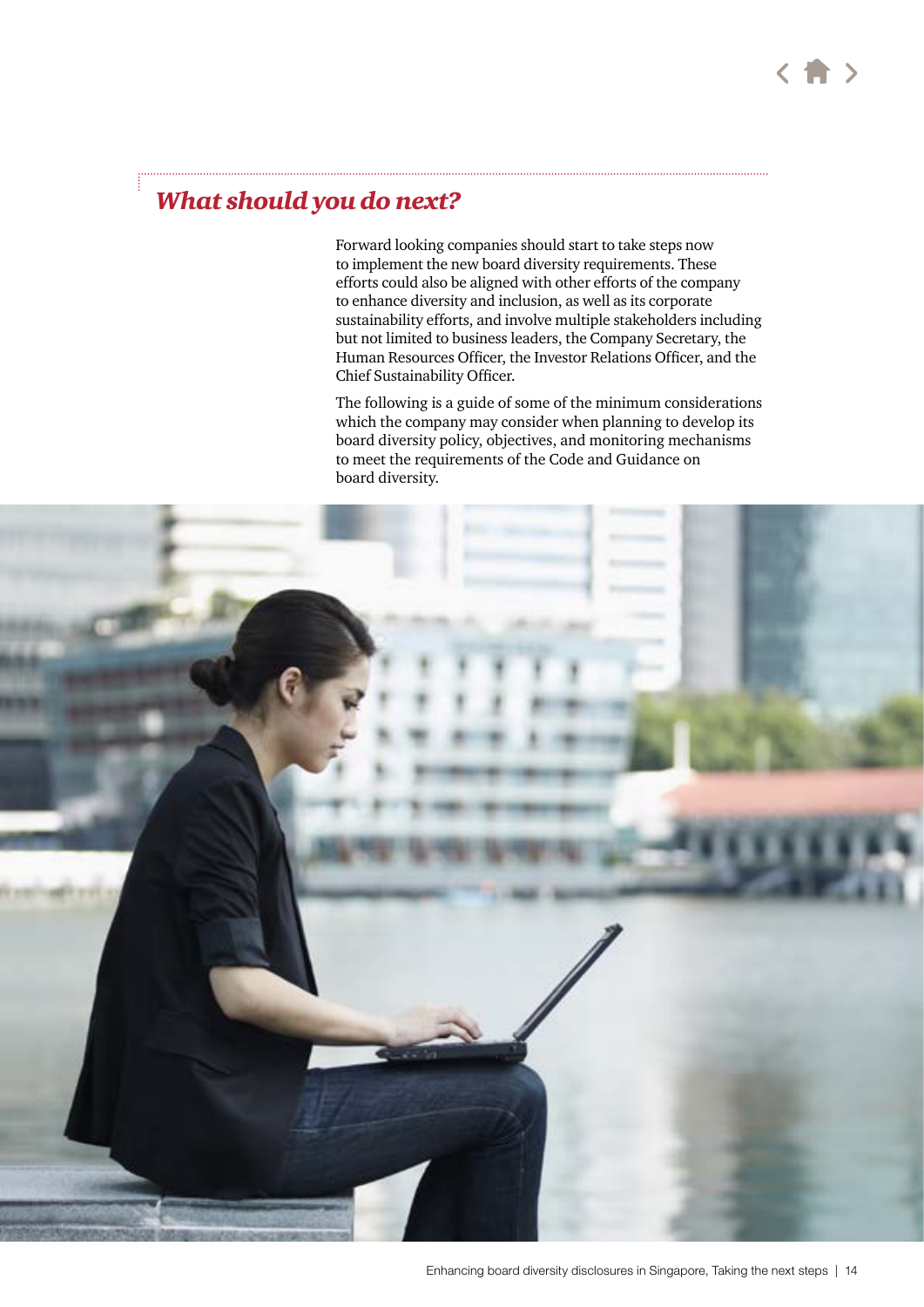

| <b>Key step</b>                                                                                                              | <b>Considerations</b>                                                                                                                                                                                                                                                                                                                                                                                                                                                                                                                                                                                                                                                                                                                                                                                                                                                                                                                                                                                                                                                |
|------------------------------------------------------------------------------------------------------------------------------|----------------------------------------------------------------------------------------------------------------------------------------------------------------------------------------------------------------------------------------------------------------------------------------------------------------------------------------------------------------------------------------------------------------------------------------------------------------------------------------------------------------------------------------------------------------------------------------------------------------------------------------------------------------------------------------------------------------------------------------------------------------------------------------------------------------------------------------------------------------------------------------------------------------------------------------------------------------------------------------------------------------------------------------------------------------------|
| Determine who will be<br>responsible for assisting the<br>Board with diversity issues                                        | Consider who will be responsible for assisting the Board (or appropriate committee) with<br>each of the following:<br>• Establishing a board diversity policy,<br>• Setting objectives for implementing the board diversity policy,<br>• Collecting information and preparing disclosures in the annual report, and<br>• Placing relevant information on the company's website.<br>Will the Board as a whole or one of the board committees be responsible for some<br>of the above?                                                                                                                                                                                                                                                                                                                                                                                                                                                                                                                                                                                 |
| Establish a board diversity policy<br>(refer to page 9)                                                                      | • Does it outline the Board's commitment to diversity and how it supports meeting<br>the company's strategy?<br>• Does it identify whether the Board, or an appropriate committee is responsible for setting of<br>qualitative and measurable quantitative objectives (where appropriate),<br>as well as reviewing progress against the objectives in the board diversity policy?<br>• Does it summarise the Board's key focus areas in the context of diversity (for example,<br>gender, age, experience)?<br>• Does it outline the qualitative and measurable quantitative objectives (where appropriate)<br>for implementing the board diversity policy?<br>• Does it outline the frequency of review of whether the company has met its qualitative and<br>measurable quantitative objectives (as appropriate) for achieving board diversity?<br>• Does it outline where progress made against the objectives set out in the policy will<br>be disclosed?<br>• Does it outline the frequency of review of the policy, and who approves changes in<br>the policy? |
| Set objectives for the board<br>diversity policy                                                                             | • Consider a variety of different types of objectives including both qualitative, and<br>measurable quantitative objectives (where appropriate) for achieving board diversity<br>(e.g. Structural changes, targets).<br>• Consider how achievement of the objectives could be measured.<br>• Consider linking the objectives to KPIs.                                                                                                                                                                                                                                                                                                                                                                                                                                                                                                                                                                                                                                                                                                                                |
| Develop a strategy for<br><i>implementing the board</i><br>diversity policy                                                  | • Consider amending the Board and/or committee charters to include a requirement<br>to establish objectives for achieving board diversity, and assessing progress on a<br>regular basis.                                                                                                                                                                                                                                                                                                                                                                                                                                                                                                                                                                                                                                                                                                                                                                                                                                                                             |
| Develop a system for measuring<br>and reporting on the progress<br>towards implementing the<br>objectives (refer to page 12) | • How regularly should progress be measured?<br>• How will outcomes be communicated (whether within the organisation or externally)?                                                                                                                                                                                                                                                                                                                                                                                                                                                                                                                                                                                                                                                                                                                                                                                                                                                                                                                                 |
| Disclose the board diversity<br>policy, including objectives<br>and the progress towards<br><i>implementing them</i>         | Stakeholders will be looking to see whether companies are making a genuine commitment to<br>improved board diversity.<br>• Consider how the board policy will be presented, and progress presented in the annual<br>report and other places (for example website) so as to ensure accurate and not misleading<br>information. Key considerations of any disclosure include that information be:<br>- Reliable,<br>– Accurate,<br>- Clear, and<br>– Timely,<br>$-$ Balanced <sup>11</sup> .<br>- Comparable,<br>• Consider enhancing transparency around the progress which the Board adopts in searching<br>for and selecting new directors to stakeholders.<br>• Consider disclosing the skills matrix used to identify the skill-sets required.                                                                                                                                                                                                                                                                                                                    |

When assessing the key steps above, companies should also share how the disclosures align with the reporting made to address SDG targets under Goal 5 – Gender Equity, and GRI405-1, as well as other workforce diversity and inclusion initiatives.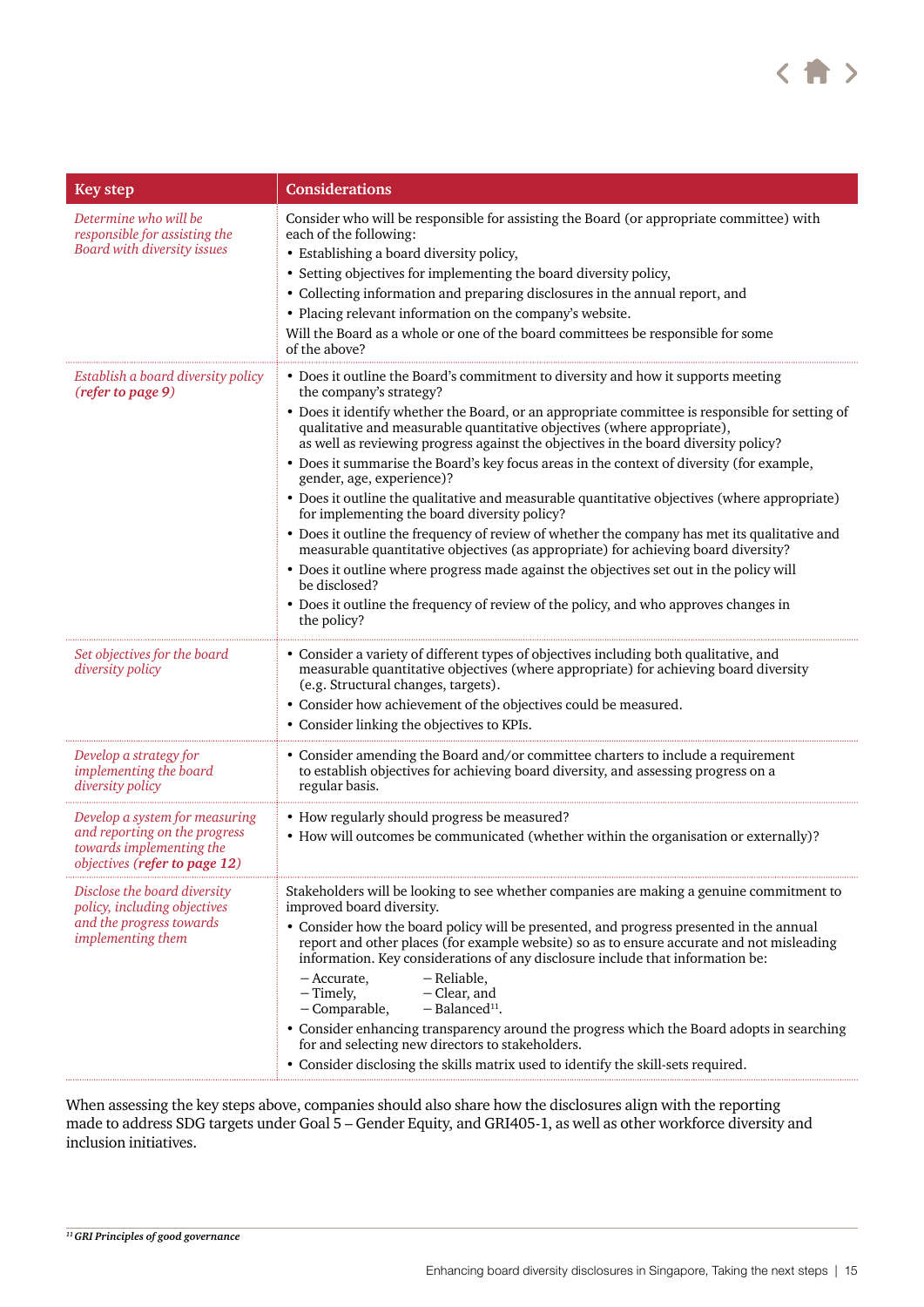# <span id="page-15-0"></span>*Appendix A*



# *Disclosure examples*

Further examples of good disclosures can be found in our *[Board diversity disclosures in Singapore - A good practice guide](https://www.pwc.com/sg/en/publications/assets/board-diversity-disclosures.pdf)* issued in 2016.

### *Board diversity policy*

----------------------

*City Developments Limited* 

The **[board diversity policy](http://media.corporate-ir.net/media_files/IROL/60/60774/Board-Diversity-Policy-CDL-website.pdf)** of City Developments Limited, adopted in November 2017, is available on their corporate website.

*"This Board Diversity Policy sets out the policy and framework for promoting diversity on the Board of Directors ("Board") of CDL. The Board welcomes the push for greater diversity in the boardroom which can provide a more diverse approach to business decision making and the Company had, since 28 August 2015, supported the Board Diversity Pledge initiated by SID and SGX-ST where the Company pledged its commitment to promote "diversity as a key attribute of a well-functioning and effective Board" and shared the view "that a diverse Board will enhance decision making by harnessing the variety of skills, industry and business experiences, gender, age, ethnicity and culture, geographical background and nationalities, tenure of service, and other distinguishing qualities of the members of the Board".* 

City Developments Limited, corporate website

#### *Progress against objectives*

#### *Telstra*

**[Telstra Corporate Governance Statement 2018](https://www.telstra.com.au/content/dam/tcom/about-us/investors/pdf%20F/2018-Corporate-Governance-Statement.pdf)** available on the company's website, details the Board composition, tenure, renewal and Director appointment. Progress against diversity objectives are clearly published.

> *"For FY18, the Board's diversity objective was that there will be at least four women on the Board, representing a female gender representation among non-executive Directors of at least 40 per cent, recognising that the level of gender diversity of the Board may be temporarily affected during periods of Board renewal. The Board has maintained this objective for FY19. As at 30 June 2018, there were four female Directors on the Board (including the Chairman of the Audit & Risk Committee), representing a female gender representation among non-executive Directors of 40 per cent."*

Telstra Corporate Governance Statement 2018, page 6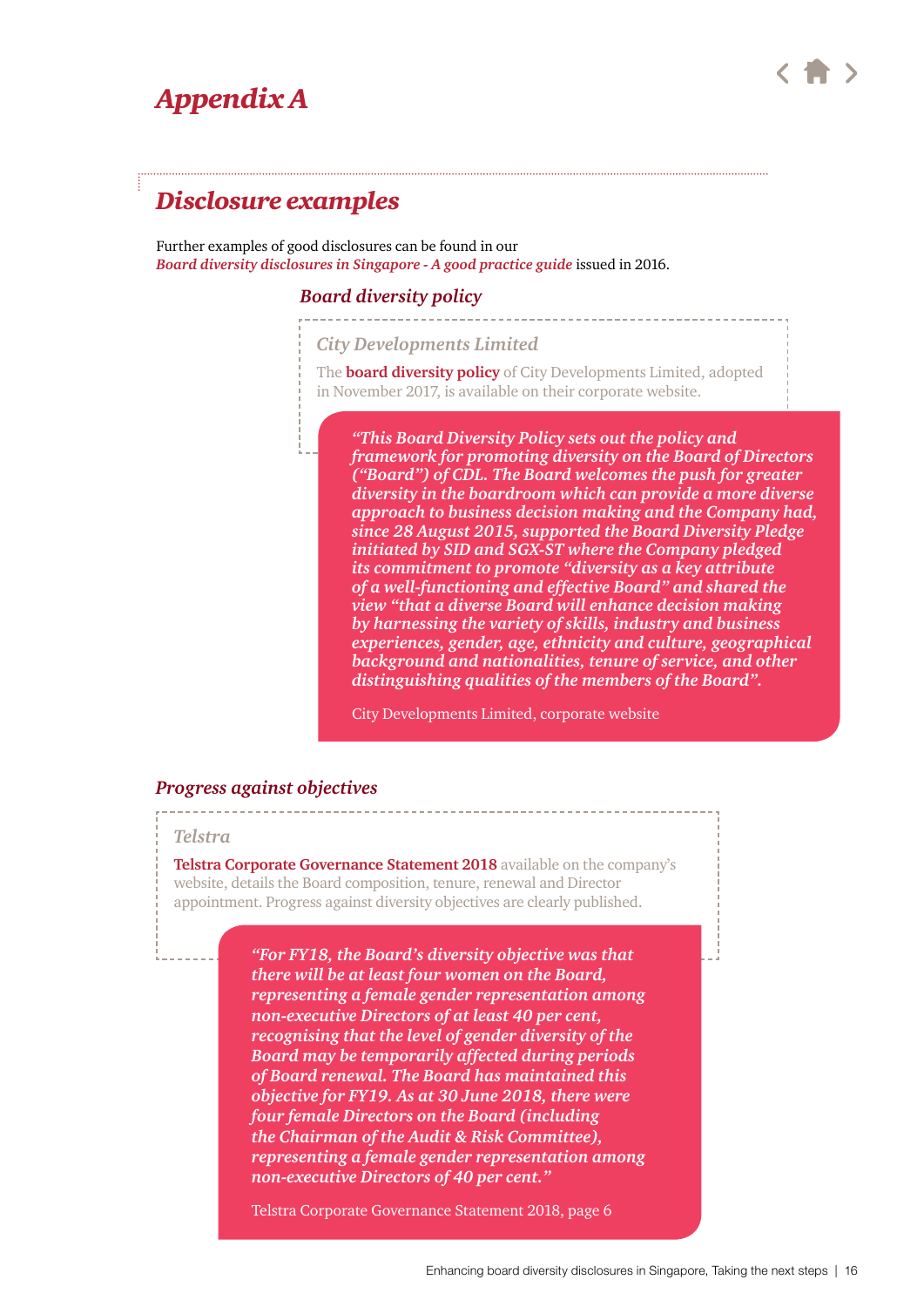## *Board diversity policy and disclosures*

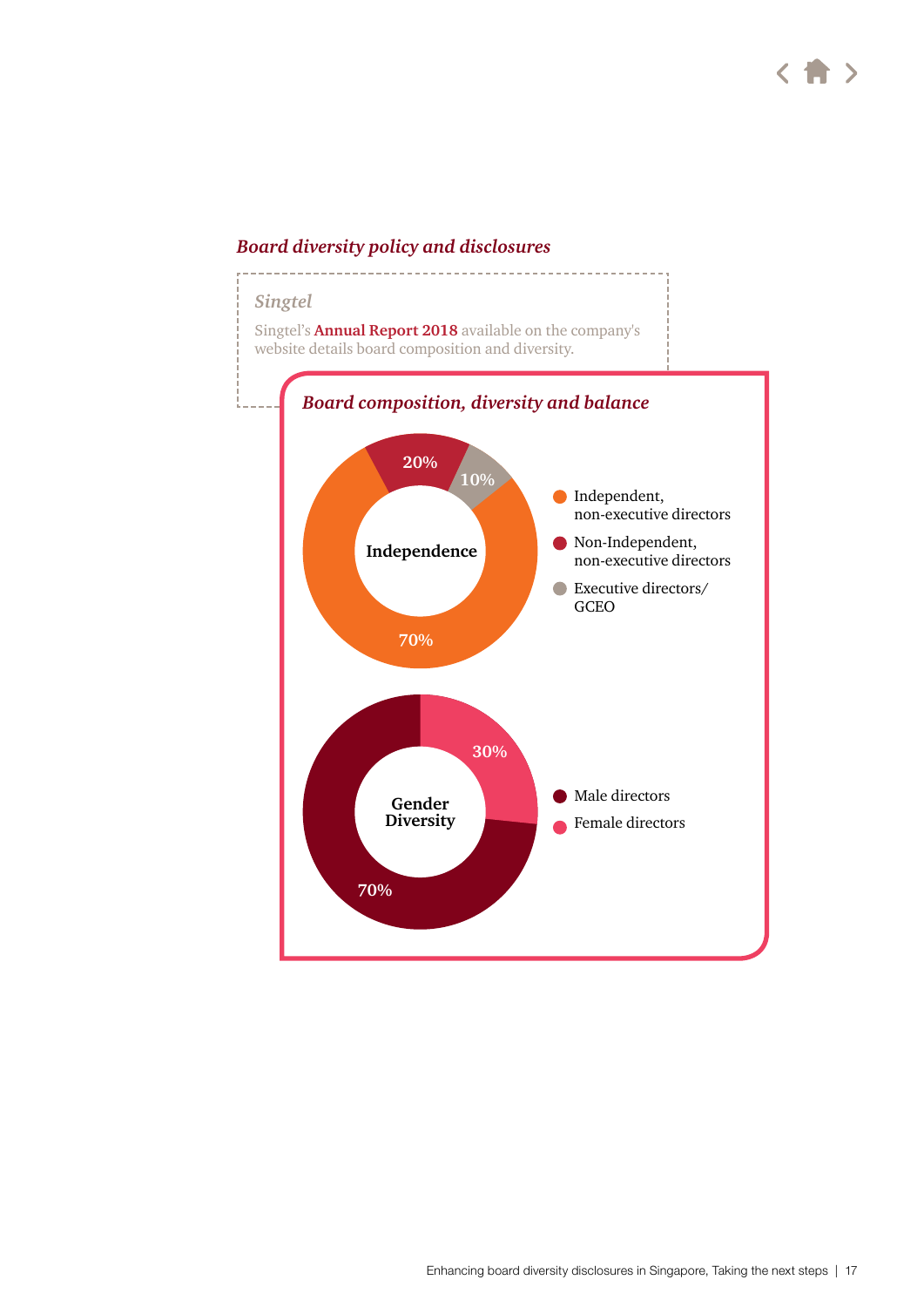# <span id="page-17-0"></span>*Appendix B*



# *Further reading*

The following guides may be useful references:

#### *PwC Singapore*



"Board diversity disclosures in Singapore – A good practice guide" (2016)



"The PwC diversity journey – Creating impact, achieving results" (2016)

#### *PwC US (Governance Insights Center)*



Board composition



Age diversity

#### *Other recent Singapore board diversity research and reports*



BoardAgender and Human Capital Leadership Institute, "20 by 2020: Gender Diversity on Singapore Boards – A Path to Action" (2018)



National University of Singapore Business School Centre for Governance, Institutions and Organisations (2018)



Diversity Action Committee, "Women on Boards – Tackling the Issue" (2016)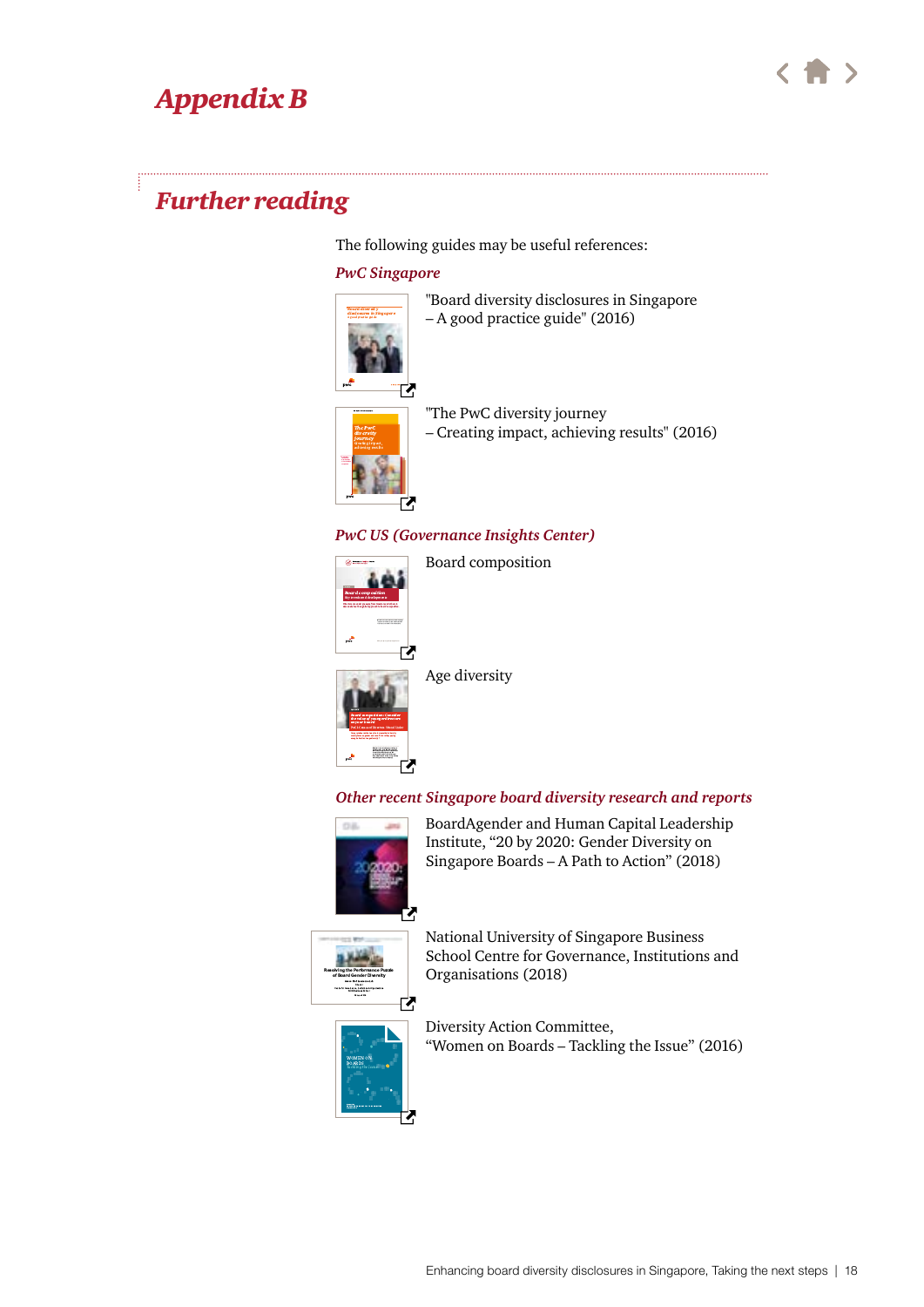# *About PwC*

At PwC, we are committed to driving an inclusive culture that unites us as one firm and leverages our diversity in an increasingly global economy. We strive for an authentic sense of belonging among our people. Each of us brings together the diversity of our backgrounds, life experiences, preferences and beliefs, to collectively build trust in society through our values and behaviours. Our PwC values are our moral compass and a continuous reminder that we are committed to recognising the benefit that each and every individual brings.

In PwC Singapore we recognise that embracing diversity and inclusion is not just the right thing to do but also makes business sense. We know it is critical we have diverse talent, views and thinking if we are to solve the world's most important problems and be the world's leading professional services network. We strongly believe our inclusive culture is a game changer to create value, foster innovation, build a stronger employer brand and co-create solutions with our clients.

But, it doesn't just end there. Today's marketplace is fastpaced and rapidly disrupting the way we do business. Just like Singapore, we are focusing our efforts into developing the right talent for the future of our firm. To stay relevant, our people need to both develop future-ready deep skills as well as be open to collaboration and be unbiased while working on complex problems. Our inclusive culture is a strength in developing multi-disciplinary and innovative solutions with and for our clients. Spreading our inclusive culture within our business community is a part we commit to play in co-creating the future of Singapore.



#### **Report author**

**Karen Loon** Partner, Territory Diversity Leader (2013 – 2018)



**Contact Fang Eu-Lin** Partner, Sustainability and Climate Change Leader Office: +65 6236 7798 Email: [eu-lin.fang@sg.pwc.com](mailto:eu-lin.fang%40sg.pwc.com%20?subject=)



#### **Charlotte Hsu**

Partner, Corporate Responsibility Leader, Territory Diversity Leader Office: +65 6236 7668 Email: charlotte.hsu[@sg.pwc.com](mailto:eu-lin.fang%40sg.pwc.com%20?subject=)

**Credits Rebecca Kershaw,** PwC Singapore